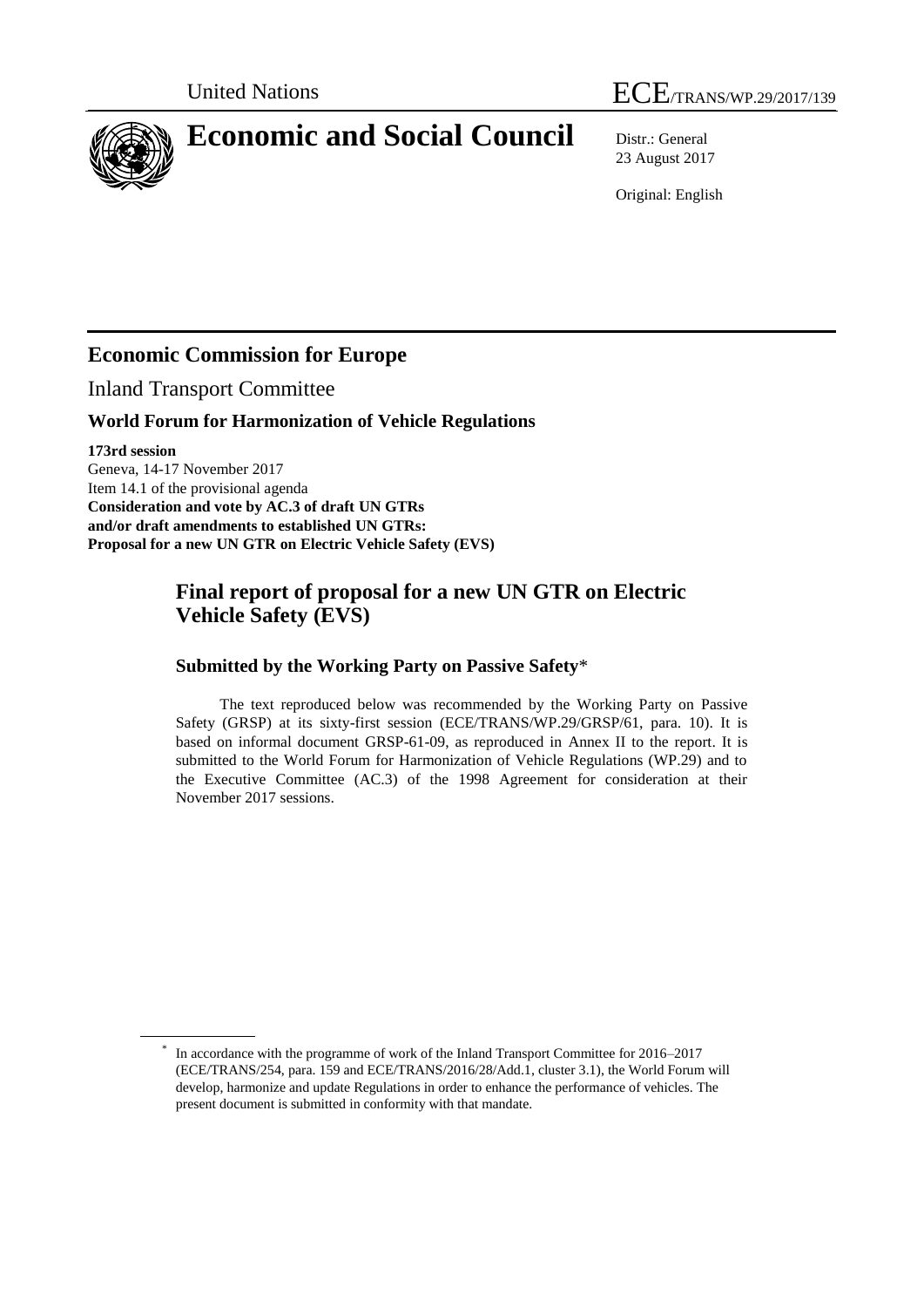#### **Final report of proposal for a new UN GTR on Electric Vehicle Safety (EVS)**

1. The electric vehicle safety (EVS) UN GTR is a result of numerous meetings and excellent cooperation between the governments of Canada, China, Japan, the Republic of Korea, the United States of America and the European Union including standards organizations, testing authorities and industry experts.

2. In 2012, the United Nations World Forum for Harmonization of Vehicle Regulations (WP.29) adopted a joint proposal by Japan, the United States of America and the European Union to establish two working groups to address the safety and environmental issues associated with electric vehicles. Later in 2012, China joined the three original co-sponsors.

3. The objective of the two working groups was to seek regulatory convergence on the global scale via the work in the framework of the 1998 Agreement.

4. The Terms of Reference (ToR) for the EVS informal working group (IWG) was adopted with the goal of establishing a UN GTR for EVs covering high voltage electrical protection, safety of electrical components, and rechargeable electric energy storage system (REESS).

5. An IWG was formed to develop in-use and post-crash safety requirements using science-based, data driven and performance-based approach.

6. Over the last five years, the IWG which was comprised of over 50 members has held 13 meetings. The meetings and development process are transparent. Documents and reports are posted on the UN website: https://www2.unece.org/wiki/pages/viewpage.action?pageId=3178628.

7. Given the complexity of issues discussed, the informal working group requested three extensions of the mandate: in November 2014 (ECE/TRANS/WP.29/2014/87), November 2015 (ECE/TRANS/WP.29/2016/30) and in March 2017 (Informal document WP.29-171-33), each time by one year. The goal of IWG is the adoption of the UN GTR by WP.29 in November 2017 session.

8. To resolve particular technical issues in an efficient manner, nine task force groups have been set up and met, in addition to numerous web conferences, nine times between October 2014 and November 2016. Task force groups successfully addressed a large number of safety related issues according to the given mandate, however, more discussion is required on some critical issues, where research and testing of methods are still in progress.

9. Under such circumstances, IWG agreed that the most appropriate way to establish the UN GTR within the given mandate was to address the agreed safety provisions in Phase 1 while leaving those safety requirements that require long-term research, verification research as well as further improvement of the UN GTR for Phase 2, which is expected to start as soon as possible.

10. This regulation applies to vehicles of Category 1 and Category 2 with a maximum design speed exceeding 25 km/h, equipped with electric power train containing high voltage bus, excluding vehicles permanently connected to the grid.

11. This regulation includes the following two sets of requirements that may be selected by Contracting Parties according to the category and gross vehicle mass (GVM) of the vehicles:

(a) For all vehicles of Category 1-1 and vehicles of Categories 1-2 and 2 with GVM of 4,536 kg or less, the requirements of paragraphs 5. and 6. shall apply in accordance with the general requirements specified in paragraph 4;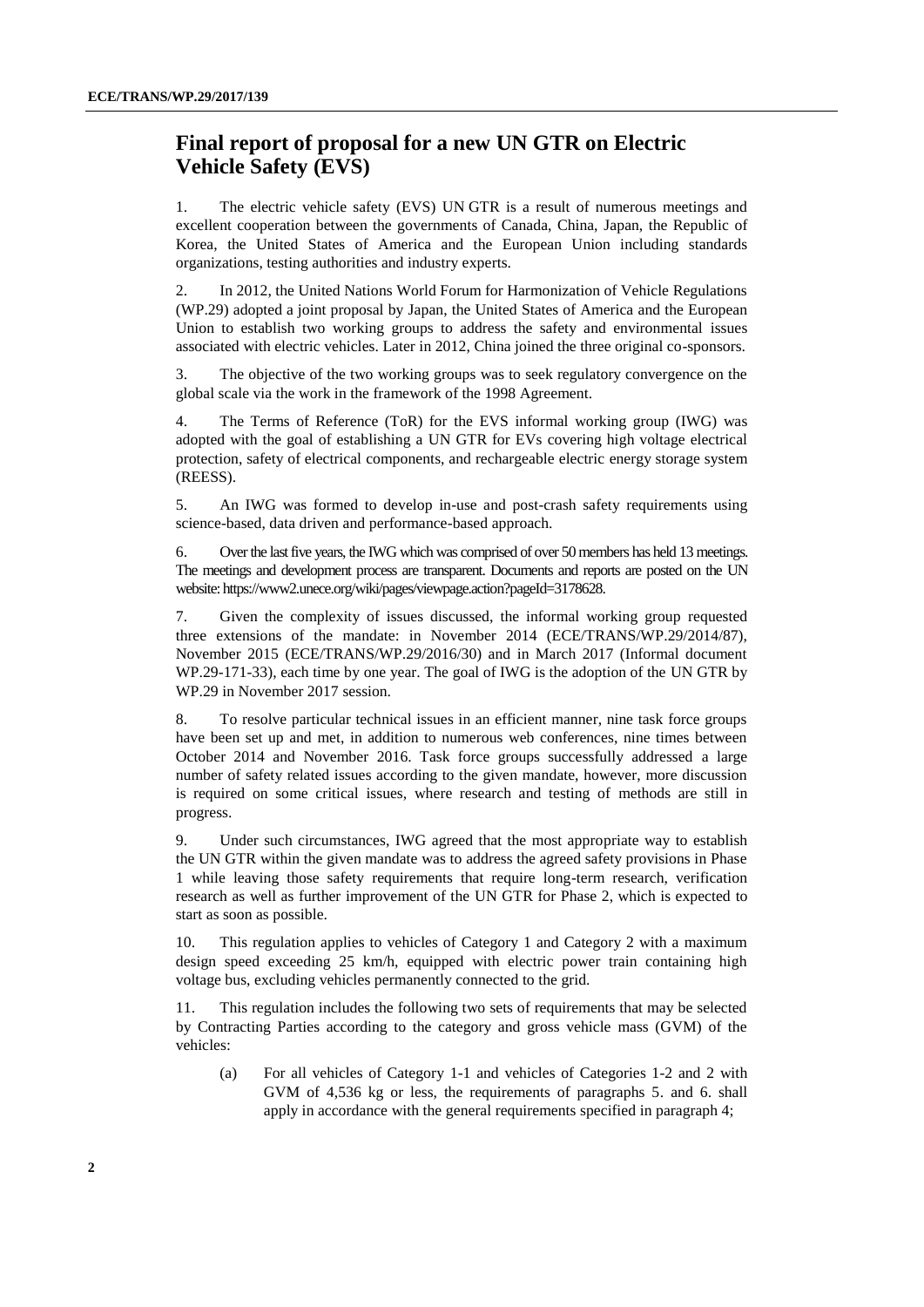(b) For vehicles of Category 1-2 and Category 2 with GVM exceeding 3,500 kg, the requirements of paragraphs 7. and 8. shall apply in accordance with the general requirements specified in paragraph 4.

12. Specific in-use requirements aimed at preventing hazards to occupants of electric vehicles during normal operating conditions apply to the vehicles and REESS. With respect to vehicles, they address direct and indirect contact protection against electric shock and including markings of high voltage sources, electrical isolation, protection against water effects, functional safety after vehicle activation, when leaving the vehicle and shock protection during charging.

13. With respect to protection from water effects, manufacturers can choose to present evidence of component based assessment or conduct vehicle based water tests. Alternatively, the Contracting Party may adopt an exemption from the requirements above for vehicles equipped with an isolation resistance monitoring system.

14. Performance requirements for REESS, including Battery Management System (BMS), relate to safety during the normal operation of the vehicle under vibration conditions and thermal shock and cycling caused by low and high external temperatures that provoke mechanical stress to the components. Furthermore, requirements address REESS fire resistance ensuring that vehicle occupants have adequate evacuation time, and define protection conditions for REESS in the case overcharge, over-discharge, overtemperature, over-current and external short circuit. These tests may be performed equally at the vehicle level. With respect to a fire resistance test, the IWG developed an alternative test procedure using Liquefied Petroleum Gas (LPG) burner.

15. Management of gases is a particularly important aspect of this UN GTR. To avoid human harm that may occur from potential toxic or corrosive emissions, for REESS other than open-type traction batteries, venting is proposed as a pass/fail criterion for the following in-use tests: vibration, thermal shock and cycling, external short circuit protection, overcharge protection, over-discharge protection, over-temperature protection and over-current protection. This regulation includes a no-fire criterion which addresses the issue of vented gas flammability.

16. The informal working group examined the feasibility to establish a robust and repeatable method to verify the occurrence of venting and the potential exposure of vehicle occupant to the gases caused by venting condition associated with combustion and/or decomposition of electrolyte, in the in-use test. No method other than visualization technique was found at this stage for verifying the occurrence of venting as a basis for assessing the influence of venting gases to vehicle occupants. Based on the outcome of research, modifications to the requirements and methods with respect to leakage and evaporation of non-aqueous electrolyte may be necessary in the future.

17. The thermal propagation test procedure that would address the scenario of internal short circuit is currently not adopted as a requirement. Vehicle manufacturers shall make available documentation demonstrating the vehicle's ability to minimize the risk associated with single cell thermal runaway caused by an internal short circuit. Moreover, the vehicle shall provide an advance warning indication to allow occupant egress or five minutes prior to hazardous conditions inside the passenger compartment.

18. UN GTR introduces warnings for REESS operations and specifies requirements to evaluate the proper functioning of vehicle controls that manage REESS safe operation in overcharge, over-discharge, over temperature and overcurrent conditions.

19. Due to the complexity and varied designs of vehicle controls that manage REESS safe operation, no single test procedure could be developed that would fully evaluate whether a warning tell-tale turns on in the event of operational failure of the BMS.